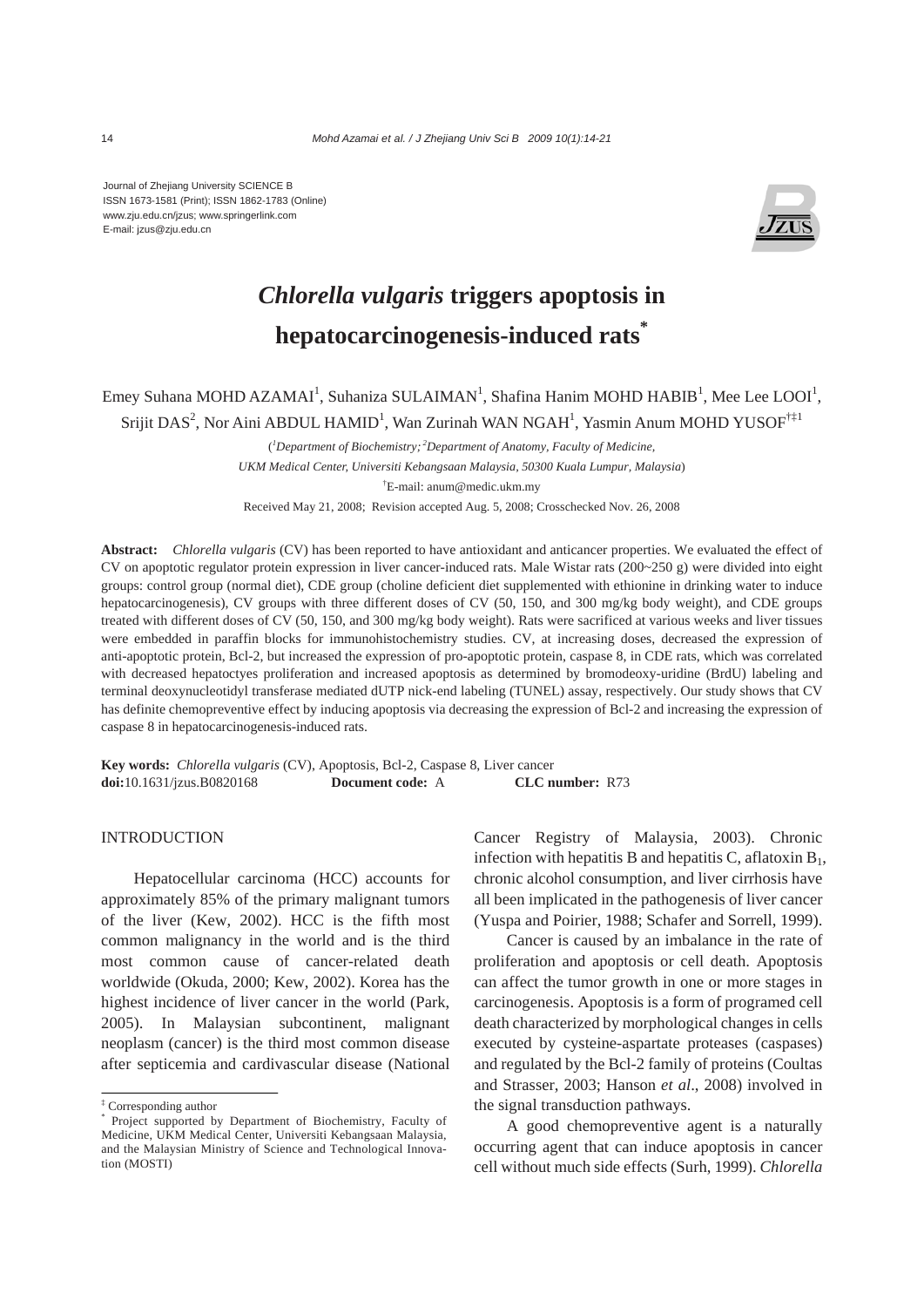*vulgaris* (CV) is a unicellular green microalgae that has been widely used for centuries as a food source with complete nutrients, such as carbohydrate, protein, vitamins and minerals, and is marketed commercially as health supplement or incorporated in food such as cereals (Haperin *et al*., 2003). In an animal study, CV has been shown to have anti-atherogenic, anticholesterolemic, anti-inflammatory, and antitumor effects (Sano and Tanaka, 1987; Hasegawa *et al*., 2000). It has also been shown to induce apoptosis and oxidative damage in HepG2 cells (Md Saad *et al*., 2006). In the present study, we examined CV as a chemopreventive agent against liver cancer cells via regulation of apoptotic protein, caspase 8 and antiapoptotic regulator protein, Bcl-2, and correlated these findings with apoptotic rate and proliferation index.

# MATERIALS AND METHODS

## **Animals, chemicals and treatment**

A total of 96 male Wistar rats (200~250 g) were obtained from Animal Care Unit, Universiti Kebangsaan Malaysia (Kuala Lumpur, Malaysia), and were lodged in polycarbonate cages in a room with controlled temperature, humidity, and light-dark-cycle. All experiments were conducted following the guidelines of National Institute of Health for the Care and Use of Laboratory Animals. The study was approved by the Animal Ethics Committee of Faculty of Medicine, Universiti Kebangsaan Malaysia.

Rats were divided into eight groups in terms of diet given, with six rats each. The rats in the control group were given both normal diet and drinking water (normal rat chow from Gold Coin, Malaysia). According to the method of Akhurst *et al*.(2001), the rats in liver cancer-induced group (CDE group) were given choline deficient diet (ICN Biochemicals, USA) supplemented with 0.1% (w/v) ethionine (Sigma Chemical Co., USA) in drinking water. 0.1% (w/v) ethionine was added in drinking water, instead of being supplemented in the pellet, to reduce the risk of mortality upon administration to the rats and to minimize the exposure of the carcinogen. The rats in three groups (CV50, CV150, and CV300) were administered CV alone in three different doses (50, 150 and 300 mg/kg body weight), respectively. They were given 0.1, 0.3, and 0.6 ml of 10% (w/v) CV (100 g of CV diluted in 1 L of hot water) per day via gavage to represent 50, 150, and 300 mg/kg body weight, respectively. The rats in three CDE groups (CDE+ CV50, CDE+CV150, and CDE+CV300) were treated with three different doses of CV (50, 150, and 300 mg/kg body weight). The duration of the experiment was 3 months and the rats were sacrificed at 0, 8, and 12 weeks. Animals were anesthetized for liver perfusion procedure prior to excision of the liver. Liver tissue was excised and fixed in formalin and embedded in paraffin for immunohistochemistry work.

# **Culture of** *Chlorella vulgaris* **(CV)**

Stock of *Chlorella vulgaris* Beijerinck (strain 072) was obtained from the University of Malaya Algae Culture Collection (UMACC, Malaysia) and grown in Bold Basal Media (BBM) (12-h dark:12-h light cycle). The algae were centrifuged 3 times at 3000 r/min for 10 min at 4 °C to separate from the media. The pelleted algae were then diluted in distilled water at three different doses (50, 150, and 300 mg/kg body weight) before use.

# **Hematoxylin and eosin (H&E) staining**

Paraffin embedded, formalin-fixed tissues were sectioned at 3-µm thickness and placed on poly-L-lysine covered slides. The sections were deparaffinized and hydrated with sequential washes in xylene and alcohol. The nuclei were stained by immersing in Mayer's hematoxylin solution (Lab Vision Corp., UK) for 8 min and rinsed under running tap water. The slides were then dipped in  $1\%$  (v/v) acid alcohol to remove excess hematoxylin followed by immersing in 2% (w/v) sodium acetate. The slides were rinsed in running water and eosin for 5 min to stain the cytoplasm of the tissue. Finally, the slides were dehydrated through a series of graded alcohols and mounted with dibutylphathalate xylene (DPX).

# **Immunohistochemistry staining for Bcl-2**

Bcl-2 was detected by the indirect method using DAKO antigen retrieval solution (DAKO, USA). Mouse anti-human Bcl-2 oncoprotein clone 124 was purchased from DakoCytomation, Denmark. Paraffinembedded tissues were sectioned into 3-um thickness. After deparaffinization, the slides were immersed in target retrieval solution (pH 9.0) and heated in water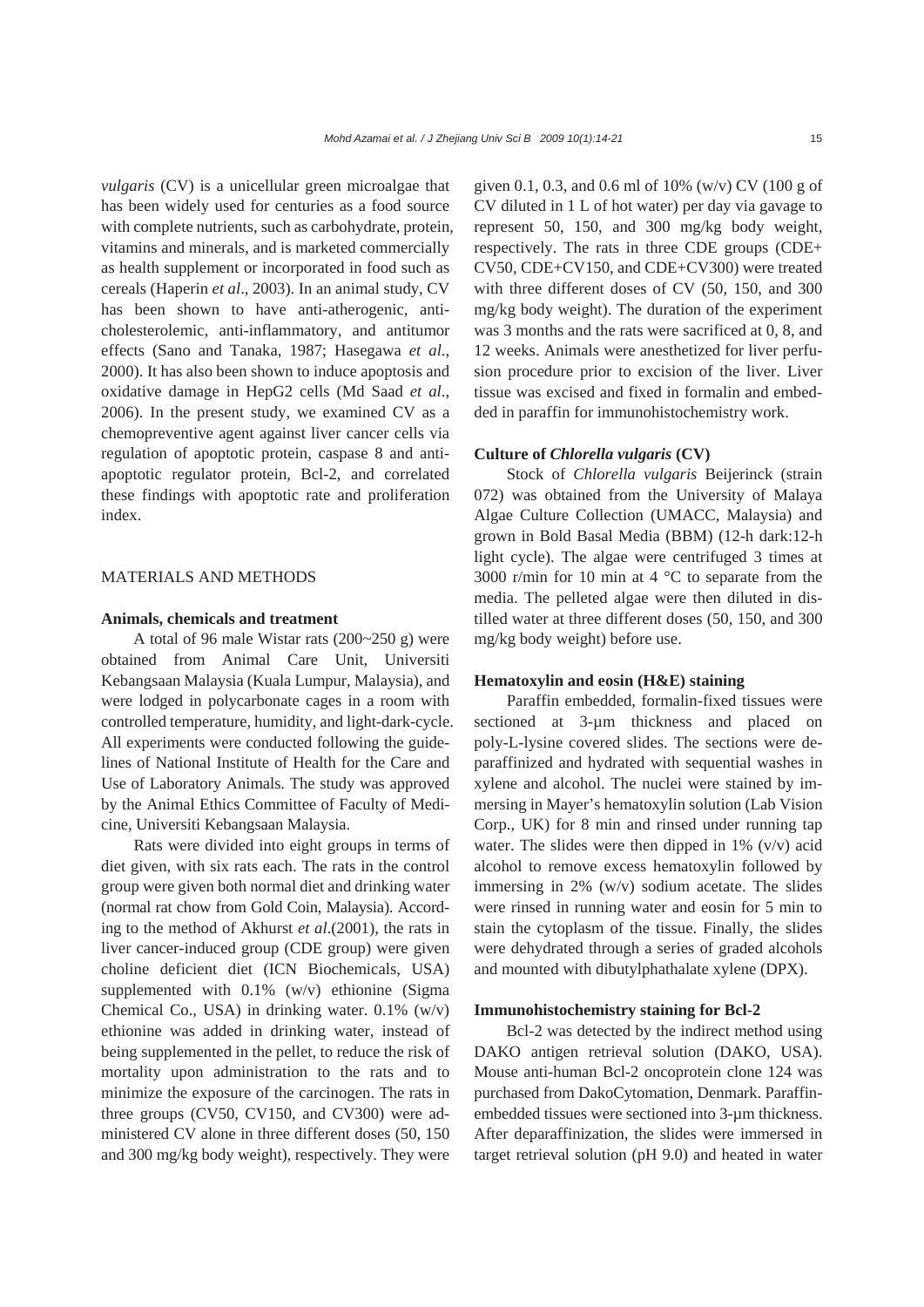bath for 20 min at 98 °C to retrieve masked antigens. The sections were then treated with  $3\%$  (v/v) hydrogen peroxide for 10 min at room temperature to block endogenous peroxidase followed by rinsing in Tris-buffered solution (TBS) and 3% (w/v) bovine serum albumin (BSA) to block non-specific binding. The slides were incubated for 30 min with the primary antibody (Bcl-2, 1:50 dilution) followed by thorough rinsing in TBS. The tissues were then incubated with the secondary antibody, anti-mouse IgG conjugated horse radish peroxidase (HRP), for 30 min. Negative control slides in the absence of primary antibody were included for each staining. Human tonsil tissue was kept as a positive control for Bcl-2. Finally, 3,3′-diaminobenzidine (DAB; Sigma, St. Louis, MO) was used to develop the colour, and haematoxylin was used for counterstaining. Positive staining was recorded when more than 5% of cells were stained (Crawford *et al*., 1998). The mean percentage of positive staining in the cytoplasm of liver tissues was determined in at least 10 areas at 400× magnification.

#### **Immunohistochemistry staining for caspase 8**

Detection of caspase 8 was according to Labeled StreptAvidin Biotinated (LSAB) method. The sections were deparaffinized, hydrated, and treated with 3% (v/v) hydrogen peroxides for 10 min to quench endogenous peroxidase activity. Thereafter, the sections underwent microwave exposure in target retrieval solution (pH 9.0) for 20 min to retrieve antigenicity. Rabbit polyclonal caspase 8 (Abcam, UK) was used as the primary antibody (1:100 dilution). After 1 h incubation at room temperature, the slides were immersed in 3% (w/v) biotin [3 g biotin (Merck, Darmstadt, German) is diluted in 100 ml of diluted egg white] and egg yolks (diluted in TBS) to block endogeneous biotin and avidin, respectively. The slides were then incubated with biotinylated anti-rabbit antibody for 15 min, followed by streptavidin-HRP for 15 min (LSAB Kit from DakoCytomation, Denmark). The DAB was used to develop the colour and the sections were lightly counterstained with hematoxylin. The slides were then dehydrated through a graded series of alcohols and mounted in mounting medium. Human gastric tissue was included as a positive control for caspase 8 in each run, and negative controls were the slides omitted with the primary antibody. Analysis of caspase 8 expression was determined by an average of positively stained liver cells in 10 areas at 400× magnification.

# **Bromodeoxy-uridine (BrdU) labeling and immunohistochemical detection**

BrdU labeling and immunohistochemical detection of proliferating hepatocytes were performed according to the manufacturer's instruction (DAKO, USA). The rats were injected with BrdU (100 mg/kg body weight) 24 h prior to sacrifice. The liver tissues were excised and fixed in 10% (w/v) formalin and embedded in paraffin wax. BrdU that gets incorporated into the newly synthesized DNA was detected using specific monoclonal antibodies raised against BrdU. The tissue sections were mounted on the coated slides, deparaffinized in a graded series of alcohols, and rehydrated. The slides were then incubated for 5 min in 3% (v/v)  $H_2O_2$  to block endogenous peroxidase activity. After several washings in TBS (pH 7.4), the tissues were treated with target retrieval high pH for 20 min at 98 °C. Primary mouse anti-BrdU (DAKO, USA) was subsequently applied for 30 min at 37 °C at 1:100 dilution. The tissues were washed thoroughly with TBS (pH 7.4) before application with secondary rabbit anti-mouse antibody conjugated with HRP (1:100 dilution) for 30 min. Finally, the slides were developed using DAB and counter-stained with H&E. Proliferation index was evaluated at 400× magnification in 10 different fields of at least 1000 cells in each field.

# **Terminal deoxynucleotidyl transferase mediated dUTP nick-end labeling (TUNEL) assay**

TUNEL assay was used to identify double stranded DNA fragmentation, characteristic of DNA degradation by apoptosis. TUNEL detection kit (Promega, USA) was used according to the manufacturer's directions. The tissue sections were mounted on the coated slides, deparaffinized in a graded series of alcohols, rehydrated, and pretreated with proteinase K (20  $\mu$ g/ml) for 15 min at 37 °C. After quenching endogenous peroxidase activity with  $3\%$  (v/v)  $H_2O_2$  and rinsing in TBS, terminal deoxynucleotidyl transferase (TdT) was subsequently applied for 1 h at 37 °C in biotynylated nucleotide mix and equilibration buffer (Tris acetate (pH 7.9), 50 mmol/L potassium acetate, 10 mmol/L magnesium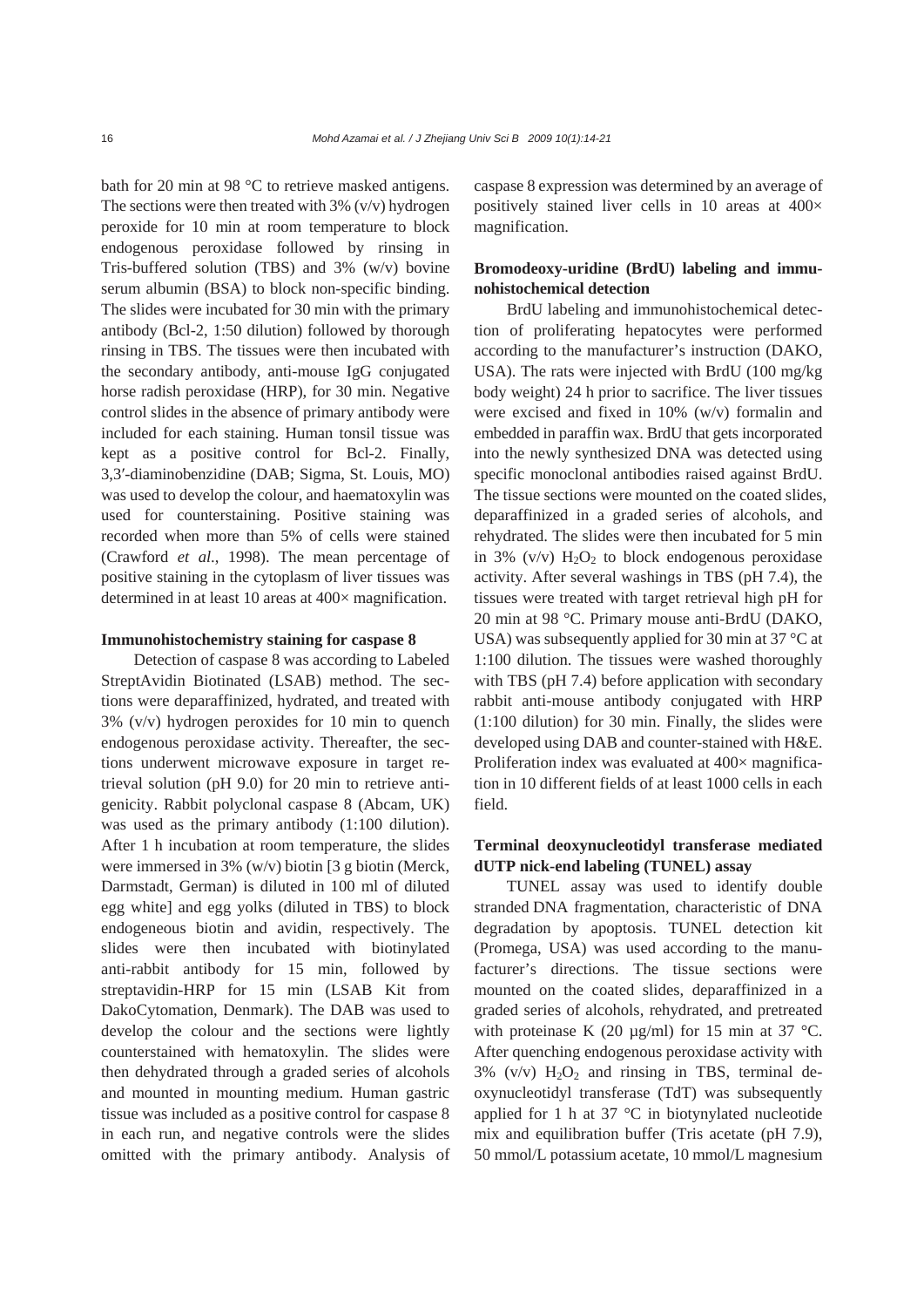acetate, 1 mmol/L dithiothreitol,  $0.25$  mmol/L CoCl<sub>2</sub>, 24 µmol/L biotin-dATP). The tissues were then blocked with stop/wash buffer, and incubated with 100 µl streptavidin-HRP (1:500 dilution) for 30 min at room temperature. Finally, after several washings in TBS (pH 7.4), the slides were developed using DAB and counterstained with H&E. Apoptotic index was evaluated at 400× magnification in 10 different fields of at least 1000 cells in each field.

#### **Statistical analysis**

Mean percentages of stained cells from all groups were counted and bar graphs plotted. Significant differences among the groups were analyzed by using Statistical Package for the Social Sciences (SPSS) software version 11.0 at the significant level of *P*<0.05.

## RESULTS

# **Incidence of liver tumors in CDE-induced rats**

Table 1 shows the presence of gross liver preneoplastic nodules in CDE rats after 12 weeks with size ranging from 0.1 to 0.5 cm in diameter. The presence of liver nodules was more prominent at 12 weeks compared with that at 8 weeks. The number of liver nodules showed a significant decrease when higher doses of CV were supplemented to rats, with a reduction to 67%, 33%, and 17% at 50, 150, and 300 mg/kg body weight, respectively.

**Table 1 The presence of preneoplastic nodules in CDE rats treated with** *Chlorella vulgaris* **at 12 weeks of experiment** 

| Group        | $n_{\rm t}$ | $n_{\rm n}$  | Incidence of Nodule size |          |
|--------------|-------------|--------------|--------------------------|----------|
|              |             |              | nodules (%)              | (cm)     |
| Control      | 6           |              |                          |          |
| <b>CDE</b>   | 6           | 6            | 100                      |          |
| CV50         | 6           | 0            | 0                        | $\theta$ |
| <b>CV150</b> | 6           |              | 0                        | 0        |
| <b>CV300</b> | 6           | $\mathbf{0}$ | 0                        | 0        |
| $CDE+CV50$   | 6           |              | 67                       | < 0.5    |
| $CDE+CV150$  | 6           | 2            | 33                       | < 0.3    |
| $CDE+CV300$  | 6           |              | 17                       | $<$ 0.1  |

 $n<sub>t</sub>$ : total number of rats examined;  $n<sub>n</sub>$ : number of rats with nodules; <sup>\*</sup>Incidence of nodules:  $n_n/n \times 100\%$ 

#### **H&E staining**

Fig.1a shows normal morphology of hepatocytes, Kupfer cells, and sinusoids lining in the control group, while Fig.1b shows abnormal morphology of liver tissues in the CDE group with the presence of numerous oval cells (scanty cytoplasm with large nucleus), which are precursors of liver cancer cells.

# **Immunohistochemistry staining for Bcl-2**

Fig.2a shows the positive expression of Bcl-2 with clear dark brown color on the germinal layer of tonsil tissue under  $400 \times$  magnification. There were no Bcl-2 expressions in the liver tissues of the control group (Fig.2b) and the CV300 group (Fig.2d). The liver tissues from the CDE group (Fig.2c) and the CDE+CV300 group (Fig.2e) at 8 weeks were positive for Bcl-2 immunostaining in the cytoplasm; however, the frequency of Bcl-2 staining in the CDE+CV300 group was reduced compared with that in the CDE group. Analysis of Bcl-2 expressions by different diet groups at 8 and 12 weeks is shown in Fig.3. There were no Bcl-2 expressions observed in the liver tissues of control and all CV groups; however, Bcl-2 expressions were seen in the CDE group at both 8 and 12 weeks (Fig.3, see page 19). Expression of Bcl-2 decreased with increasing concentration of CV administered to CDE rats at 12 weeks: 75%, 58.33%, and 0% expressions of Bcl-2 in CDE+CV50, CDE+ CV150, and CDE+CV300 groups, respectively. Bcl-2 expression was completely blocked at a higher dosage of CV (300 mg/kg body weight).

#### **Immunohistochemistry staining for caspase 8**

Fig.4a shows positive expression of caspase 8 with clear brownish color in the gastric gland of human gaster tissue. Caspase 8 showed patchy immunostaining in the cytoplasm of the CDE group (Fig.4c) and homogenous staining on the CDE+CV300 group (Fig.4e). The control and CV300 groups were negative for caspase 8 immunostaining (Figs.4b and 4d).

Analysis of caspase 8 expression by different diet groups at 8 and 12 weeks is shown in Fig.5. There were no caspase 8 expressions observed in the liver tissues of the control group and the groups treated with CV. Caspase 8 stained 35.5% and 28.43% of cells in the CDE group at 8 and 12 weeks, respectively. The caspase 8 expression increased with increasing doses of CV (50, 150, and 300 mg/kg body weight, respectively) administered to the CDE group at 8 weeks (27.33%, 70.83%, and 100%, respectively) and 12 weeks (40.5%, 64.5%, and 100%, respectively).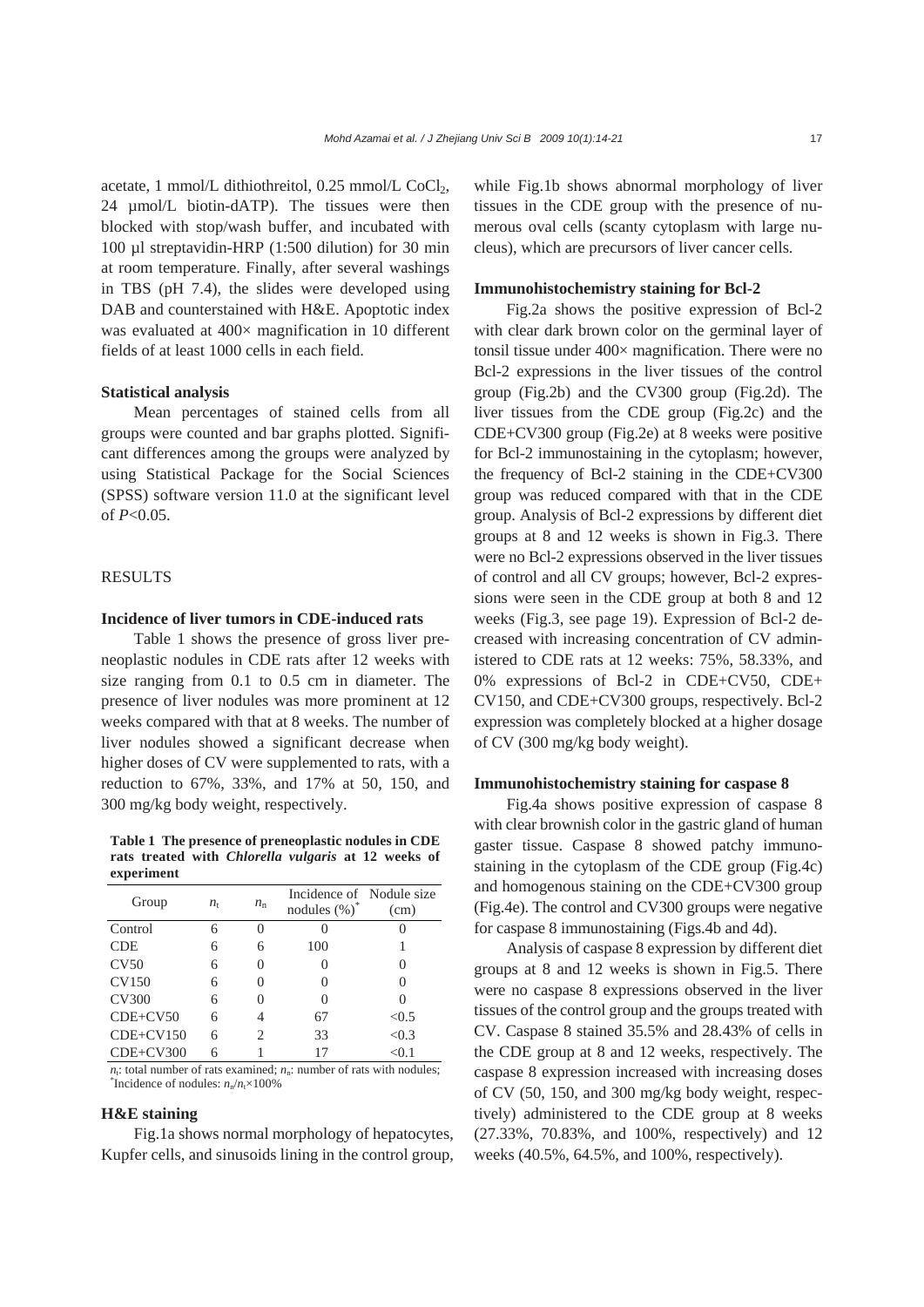

**Fig.8 Analysis of apoptosis cells using the TUNEL assay in rats of different diet groups. (a) Control group; (b) CDE group; (c) CV300 group; (d) CDE+CV300 group**  (a)  $25 \text{ }\mu\text{m}$  (b)  $25 \text{ }\mu\text{m}$  (c)  $25 \text{ }\mu\text{m}$  (d)  $25 \text{ }\mu\text{m}$ 

Apoptotic cells were shown as a brown color staining (arrows)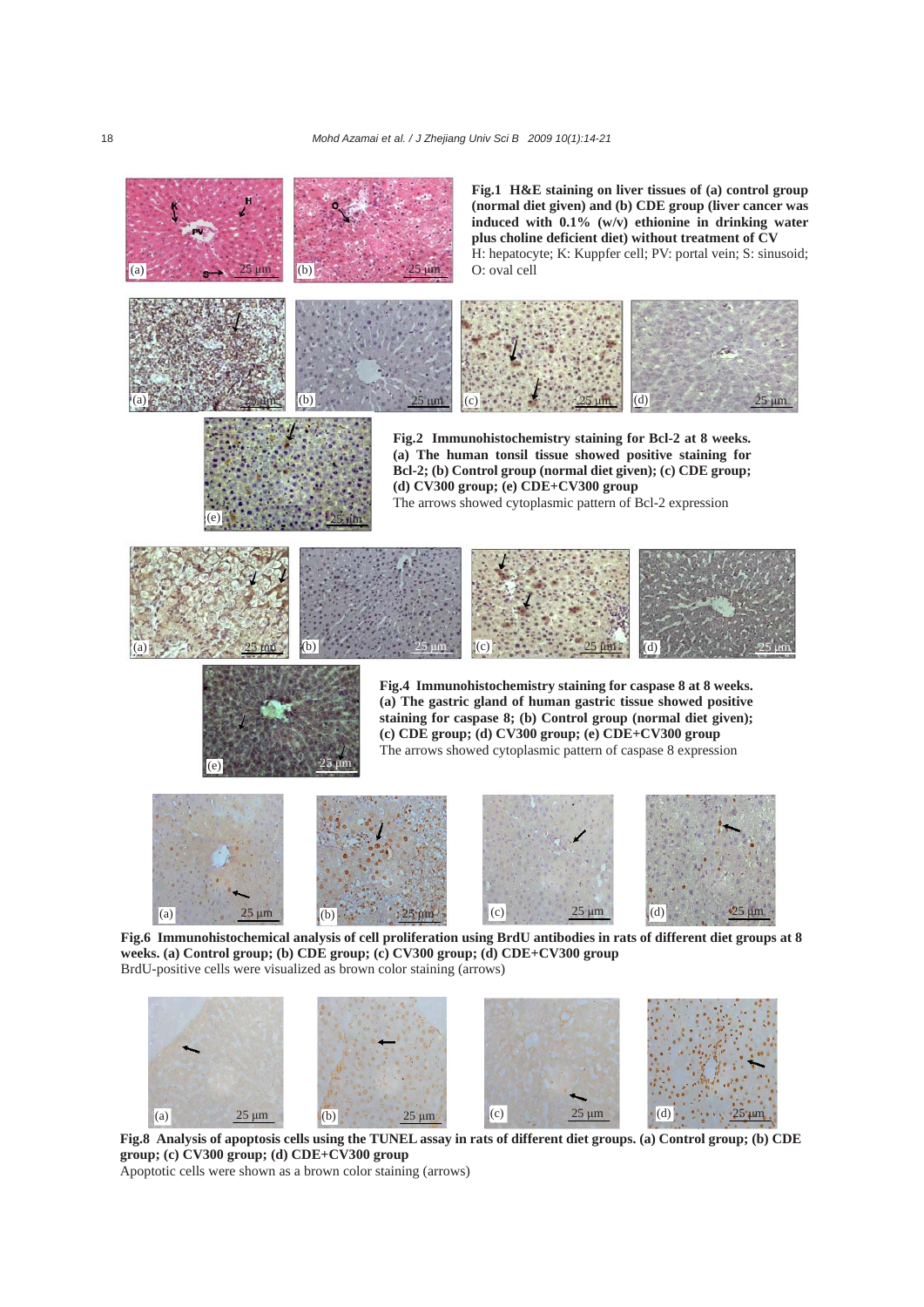

**Fig.3 Analysis of Bcl-2 expression in different diet groups at 8 and 12 weeks** 

Values are expressed as mean±*SEM*. <sup>a</sup>Significant different  $(P<0.05)$  compared with the control group at the same week; <sup>b</sup>Significant different  $(P<0.05)$  compared with the CDE group at the same week. Groups: 1: Control; 2: CDE; 3: CV50; 4: CV150; 5: CV300; 6: CDE+CV50; 7: CDE+ CV150; 8: CDE+CV300



**Fig.7 Effect of CV on cell proliferation in rats of different diet groups at 8 and 12 weeks**  Data are expressed as mean±*SEM*. <sup>a</sup>Significantly different (*P*≤0.05) compared with the control group at the same

week; <sup>b</sup>Significantly different (*P*≤0.05) compared with the CDE group at the same week. Groups: 1: Control; 2: CDE; 3: CV50; 4: CV150; 5: CV300; 6: CDE+CV50; 7: CDE+CV150; 8: CDE+CV300

#### **BrdU and TUNEL staining**

BrdU staining was performed to verify that CDE diet, which induced the formation of liver tumors, exhibited high rate of cell proliferation, which is one of the characteristics of tumor cells. Fig.6b (in preceding page) and Fig.7 show the presence of increased BrdU staining in the CDE group, which was reduced significantly when treated with increasing doses of CV (Figs.6d and 7).

TUNEL staining showed increased expression of apoptosis (Figs.8d and 9) in the CDE group that was treated with increasing doses of CV. However, significant elevation of apoptosis was observed only in the CDE+CV300 group at 8 and 12 weeks



**Fig.5 Analysis of caspase 8 expression in different diet groups at 8 and 12 weeks** 

Values are expressed as mean±*SEM*. <sup>a</sup>Significant different (*P*<0.05) compared with the control group at the same week; <sup>b</sup>Significant different (*P*<0.05) compared with the CDE group at the same week. Groups: 1: Control; 2: CDE; 3: CV50; 4: CV150; 5: CV300; 6: CDE+CV50; 7: CDE+ CV150; 8: CDE+CV300



**Fig.9 Effect of CV on cell apoptosis in rats of different diet groups at 8 and 12 weeks** 

Data are expressed as mean±*SEM*. <sup>a</sup>Significantly different (*P*≤0.05) compared with the control group at the same week; <sup>b</sup>Significantly different (*P*≤0.05) compared with the CDE group at the same week. Groups: 1: Control; 2: CDE; 3: CV50; 4: CV150; 5: CV300; 6: CDE+CV50; 7: CDE+CV150; 8: CDE+CV300

compared with the CDE group. Rates of apoptosis in all the CV groups were similar to the control group, showing that small apoptosis rate is a normal physiological event.

## DISCUSSION

CV, a unicellular microalgae, has been shown to inhibit cell proliferation and to induce apoptosis in liver cancer-induced rats as well as in hepatoma cell line, HepG2 (Md Saad *et al*., 2006; Sulaiman *et al*., 2006). The results of our study clearly exhibit that CV extract inhibited the liver tumor growth in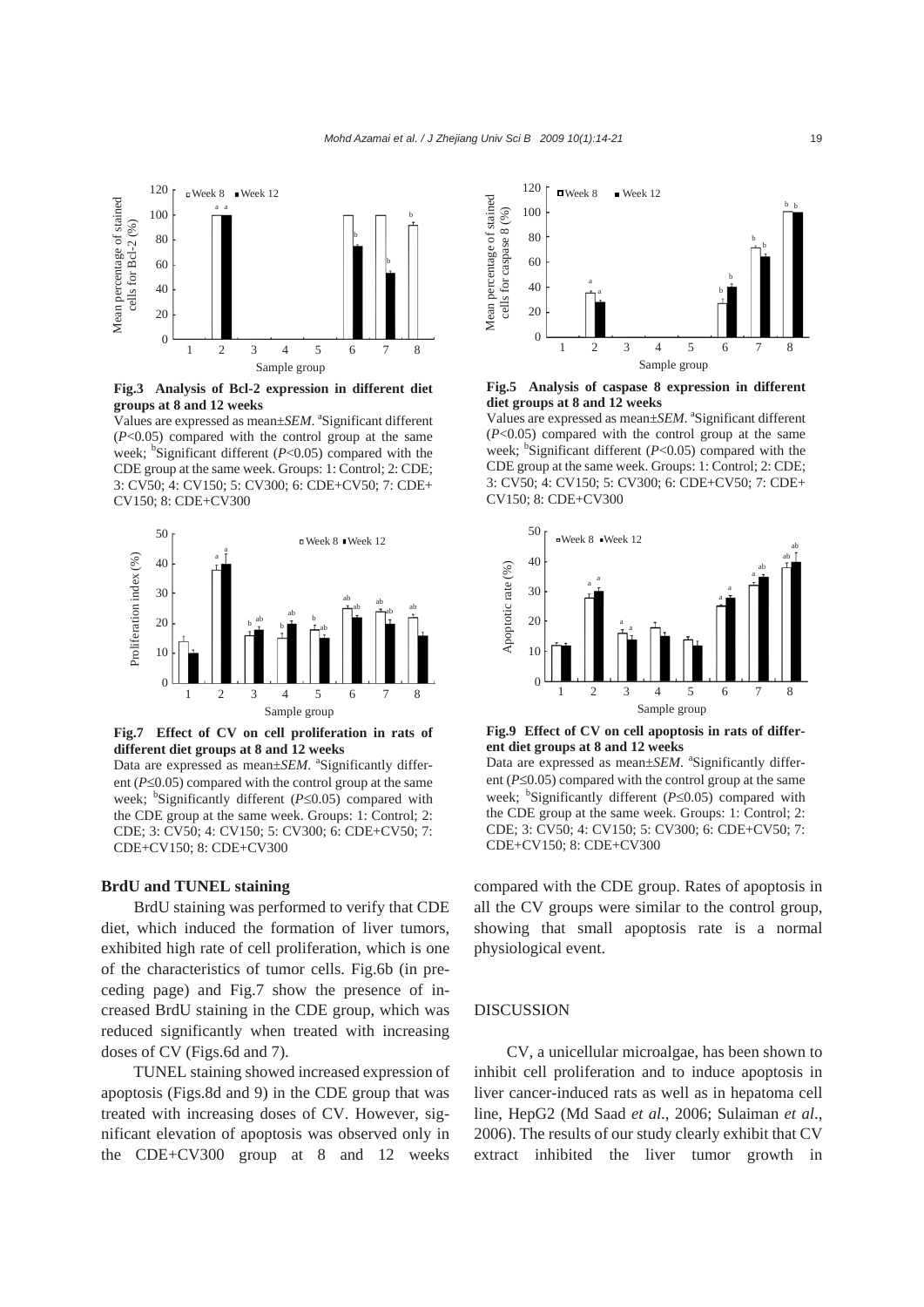CDE-treated rats. Since tumor growth is closely related to increased proliferation, a compound that inhibits proliferation and induces apoptosis is expected to have chemopreventive effect on tumors. In this study, we observed that CV can induce apoptosis via caspase 8 by inhibiting the anti-apoptotic protein Bcl-2. Apoptosis is a way of removing damaged and "bad cells" from the system. Apoptotic pathway consists of several families of proteins such as Bcl-2, Bax and caspases 3, 6, 7, 8 and 9 which could be traced via immunocytochemistry or Western blot techniques. Potential chemopreventive agents including ginger extract, Spirulina, curcumin and other herbs have been linked to a good inducer of apoptosis and inhibitor of tumour cell growth (Surh, 2002; Lampe, 2003).

Oval cell proliferation precedes neoplasia in many rodent models of hepatocellular carcinoma, and prevention of this proliferative response can reduce the risk of subsequent carcinoma (Akhurst *et al*., 2001; Lowes *et al*., 2003; Sulaiman *et al*., 2006). Oval cell apoptosis has been shown to be mediated via Akt activity (Davies *et al*., 2006). We observed that a few oval cells stained positively for Bcl-2 and caspase 8 especially in the periportal areas. This may suggest that CV inhibits tumors by inducing apoptosis in damaged hepatocytes as well as oval cells.

Enhancement of Bcl-2 expressions in CDE group indicated the increased cell proliferation in cancerous cells, while no Bcl-2 expressions were observed in the control and CV groups, which showed normal tissue growth. However, the percentage of Bcl-2 expressions declined to almost zero score at the highest dose of CV (300 mg/kg body weight), showing potent growth inhibitory effect of CV on liver cancer cells. Perhaps CV is involved in the inhibition of initiation and promotion stages in chemical carcinogenesis (Surh, 1999). This pattern of Bcl-2 expression was seen only in the CDE group at 12 weeks but not at 8 weeks due to numerous oval cells found in the CDE rats at 8 weeks that differentiated into bile-duct like cells at 12 weeks (Tee *et al*., 1994). As such we would expect the expression of Bcl-2, an anti-apoptotic protein, to be high, even with CV treatment. Decreased expression of Bcl-2 with increasing concentration of CV administered to the CDE rats at 12 weeks could be associated with increased apoptosis and inhibition of

cellular proliferation.

Similar to Bcl-2 expression, there were no caspase 8 expressions in the control and CV groups (for all concentrations) at 8 and 12 weeks. It was evident that caspase 8 expression increased with increasing doses of CV (50, 150, and 300 mg/kg body weight) administered to the CDE group at 8 and 12 weeks (Fig.6), indicating higher apoptosis rate when increasing doses of CV were administered. Miyao *et al*.(2006) showed high rate of apoptotic cells in human cholesteatoma as indicated by high rate of expressions of caspases 3 and 8 compared to normal skin, since both caspases are pro-apoptotic proteins involved in the death signaling pathway. Loss of caspase 8 expression in neuroblastoma was shown to be related to malignancy and resistance to TRAIL (tumor necrosis factor-related apoptosis-inducing ligand)-induced apoptosis (Hopkins-Donaldson *et al*., 2000).

We have also correlated our findings on the expressions of Bcl-2 and caspase 8 with increased proliferation by BrdU labeling index and apoptosis via TUNEL assay in the CDE rats that were treated with CV extract (Figs.6~9). The CDE rats at 8 and 12 weeks showed high proliferation rate as indicated with increased BrdU labeling of the nuclei. However, when treated with CV at increasing doses, proliferation of neoplastic cells decreased significantly, which correlated with increased apoptotic rate as evidenced by increased TUNEL staining. Increased apoptosis seen in the CDE rats may reflect a normal physiological event, in which the "bad cells are killed" and they were augmented in the presence of CV.

To the best of our knowledge, this study for the first time defined the chemopreventive role of CV by inhibiting cellular proleferation (decreasing Bcl-2 expresion) and inducing apoptosis (increasing caspase 8 expression) in liver cancer cells. The results of the study could justify the role of CV in the treatment of thousands of liver cancer patients, thereby opening a new door for future research.

# **References**

- Akhurst, B., Croager, E.J., Farley-Roche, C.A., Ong, J.K., Dumble, M.L., Knight, B., Yeoh, G.C., 2001. A modified choline-deficient, ethionine-supplemented diet protocol effectively induces oval cells in mouse liver. *Hepatology*, **34**(3):519-522. [doi:10.1053/jhep.2001.26751]
- Coultas, L., Strasser, A., 2003. The role of the Bcl-2 protein